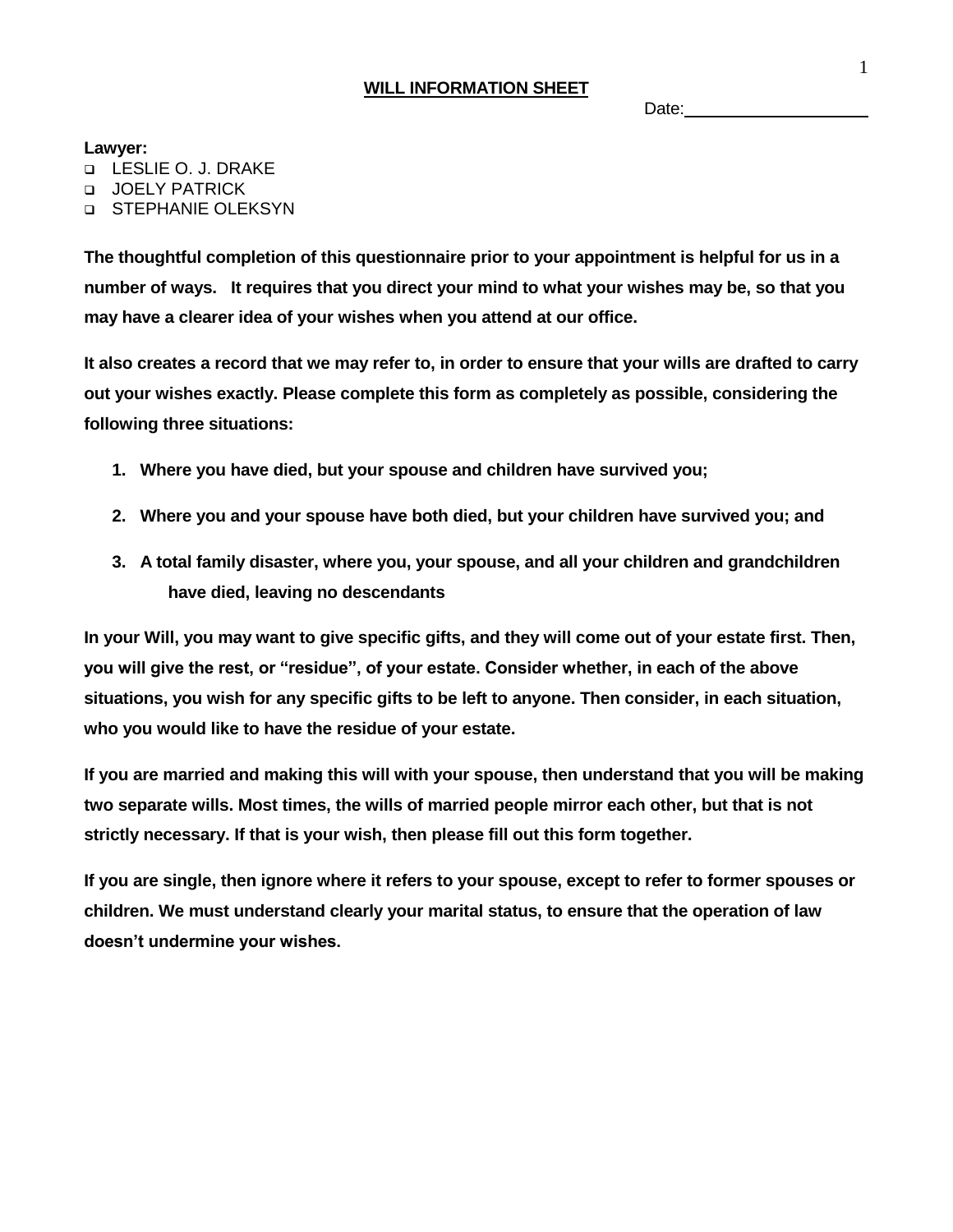# PART 1 - CLIENT INFORMATION

| Name in full (Husband):                                                                                                                                                                                                                                                                  |                                                                                 |  |
|------------------------------------------------------------------------------------------------------------------------------------------------------------------------------------------------------------------------------------------------------------------------------------------|---------------------------------------------------------------------------------|--|
| Name in full (Wife):                                                                                                                                                                                                                                                                     |                                                                                 |  |
| Address:                                                                                                                                                                                                                                                                                 |                                                                                 |  |
| Telephone (hm):                                                                                                                                                                                                                                                                          | Telephone (cell):                                                               |  |
| Occupation (husband):<br>Place of work:<br>Address:<br>Telephone (wk):                                                                                                                                                                                                                   | Occupation (wife):<br>Place of work:<br>Address:<br>Telephone (wk):             |  |
| Report by email?:<br>$\Box$ no<br>$\square$ yes                                                                                                                                                                                                                                          | email address:                                                                  |  |
| Marital status:                                                                                                                                                                                                                                                                          | $\Box$ Married $\Box$ Common law $\Box$ Separated $\Box$ Divorced $\Box$ Single |  |
| In the past, Wills were revoked upon a subsequent marriage. Please understand that if you are<br>married after making this Will, it will continue to be in effect and that your spouse will have a claim<br>against your estate if your Will does not provide adequately for him or her. |                                                                                 |  |
| Please provide details of any former spouse or common-law spouse, including name and date of<br>separation or divorce:                                                                                                                                                                   |                                                                                 |  |
| Former spouse (Name):                                                                                                                                                                                                                                                                    |                                                                                 |  |
| Date of separation:                                                                                                                                                                                                                                                                      | Date of divorce:                                                                |  |
| Please provide details of any financial obligations stemming from a former relationship, i.e. child or<br>spousal support:<br>Do you have any children? $\Box$ yes $\Box$ no Anticipate having (more) children? $\Box$ yes $\Box$ no                                                     |                                                                                 |  |
| CHILDREN - (Names in full and birth dates):                                                                                                                                                                                                                                              |                                                                                 |  |
| (day, month, year)<br>Gender (circle)                                                                                                                                                                                                                                                    | <b>Full Name</b>                                                                |  |
| DOB:<br>M/F<br>Name:                                                                                                                                                                                                                                                                     |                                                                                 |  |
| M/F<br>DOB:<br>Name:                                                                                                                                                                                                                                                                     |                                                                                 |  |
| DOB:<br>M/F<br>Name:                                                                                                                                                                                                                                                                     |                                                                                 |  |
| DOB:<br>M/F<br>Name:                                                                                                                                                                                                                                                                     |                                                                                 |  |
| DOB:<br>M/F<br>Name:                                                                                                                                                                                                                                                                     |                                                                                 |  |
| Are any of the above-named children from a previous relationship? $\Box$ yes $\Box$ no<br>If yes, names:<br>Also, if yes, is child support received for that child(ren) from a third party or paid to a third party?                                                                     |                                                                                 |  |
|                                                                                                                                                                                                                                                                                          |                                                                                 |  |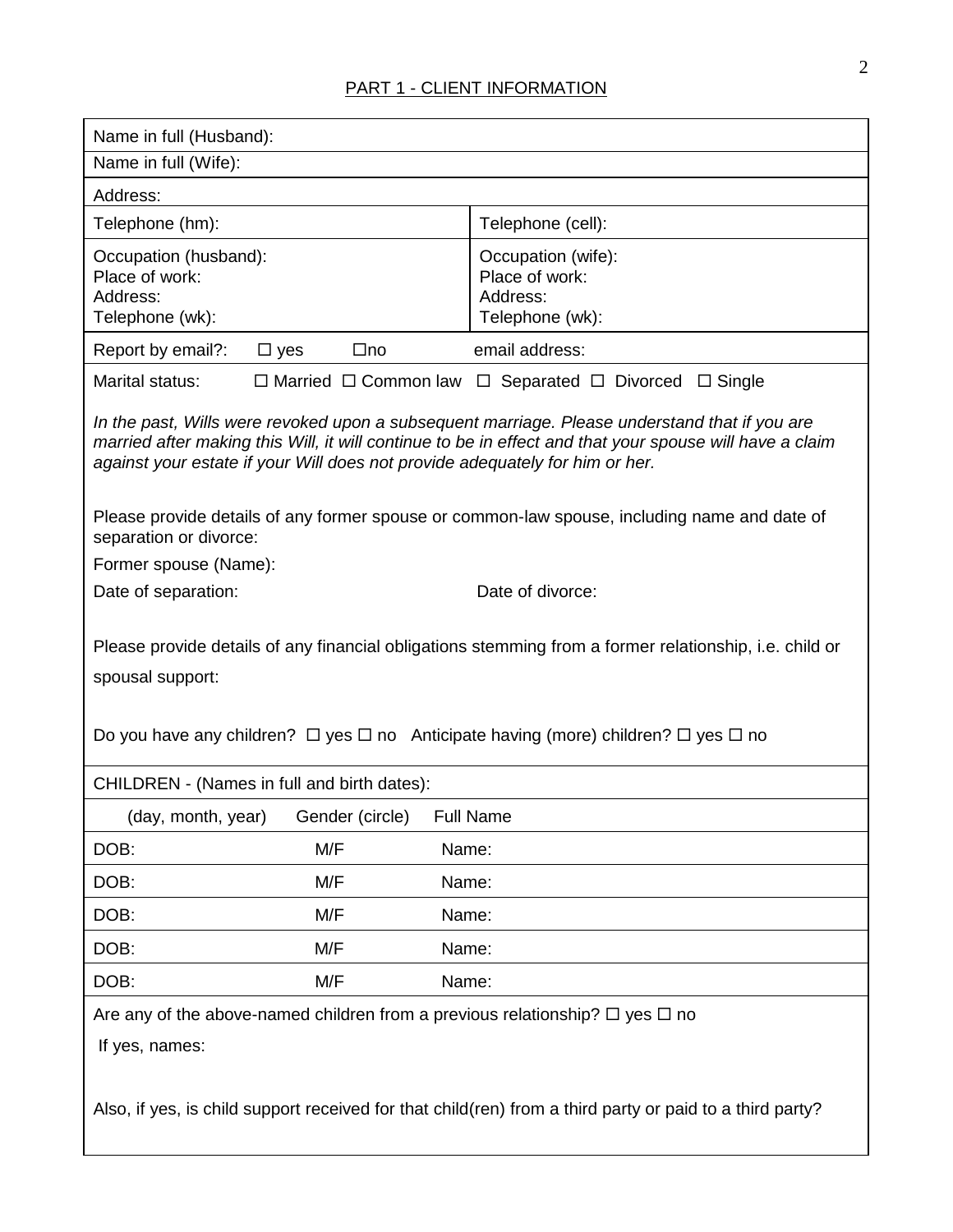Do any of your children have mental or physical disabilities?  $\Box$  yes  $\Box$  no If so, please provide details.

Are you responsible for any dependent adults?  $\Box$  yes  $\Box$  no If so, please provide details.

Have you or do you plan to give any substantial gifts to any beneficiaries during your lifetime? If so, please provide details and indicate whether you would like those gifts to be taken into account on the distribution of your estate. Were they meant to be in addition to gifts in the will or were they meant to be an advance on that person's inheritance?

If the result of the above, or of any other provisions of your will, will result in your children inheriting unequal amounts, can you explain why you are treating them unequally? Factors can be the child's needs, means or circumstances, the relationship you have with that child, contributions that child has made to you during your lifetime, or any other relevant factor. Providing an explanation for unequal treatment of children makes your will more difficult to challenge, because your intentions and the reasons for them will be very clear.

Have you made a beneficiary designation under an RRSP, RIF, GIC or life insurance policy that you would like to change?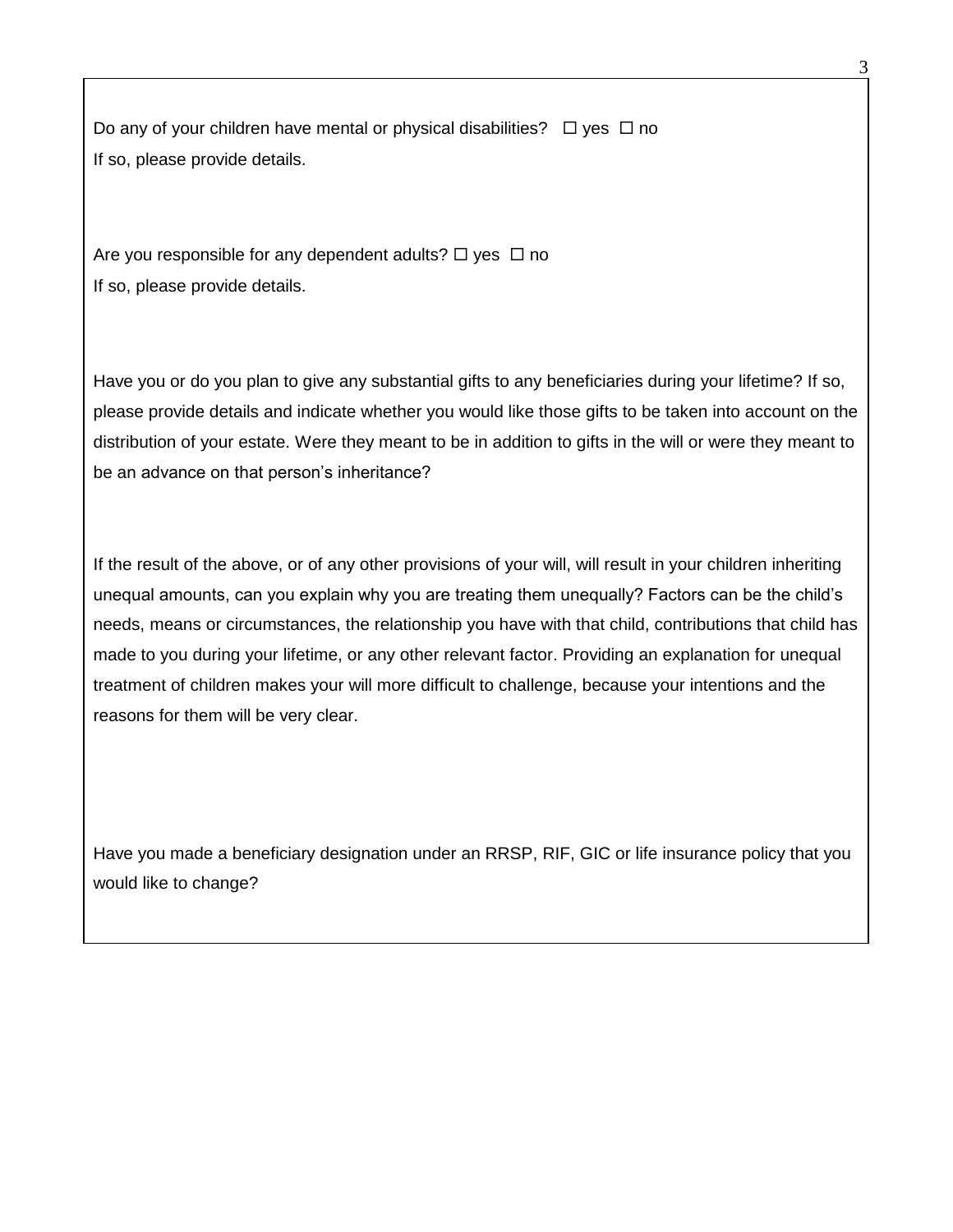#### PART 2 – LAST WILL & TESTAMENT INSTRUCTIONS

Situation #1 - HUSBAND DECEASED (with spouse living):

|                                    | Would you like your wife to act as your Personal Representative $\Box$ yes $\Box$ no |  |
|------------------------------------|--------------------------------------------------------------------------------------|--|
| If not, who would you like to act? |                                                                                      |  |

Do you want the gifts to your wife to be revoked in the event you divorce?  $\Box$  yes  $\Box$  no Do you want the appointment of personal representative revoked in the event you divorce?  $\Box$  yes  $\Box$  no

 $\overline{\phantom{a}}$  , and the contribution of the contribution of the contribution of the contribution of the contribution of the contribution of the contribution of the contribution of the contribution of the contribution of the

Are there any specific gifts that you would like to leave to anyone before the balance of your estate is gifted (i.e. jewellery, art, heirlooms, vehicle, a company or business)?  $\Box$  yes  $\Box$  no

| Full name | Description of Item |
|-----------|---------------------|
|           |                     |
|           |                     |
|           |                     |

Would you like your spouse to receive the rest of your estate in this situation?  $\Box$  yes  $\Box$  no If not, who?

 $\Box$ 

#### Situation #1 - WIFE DECEASED (with spouse living):

Would you like your husband to act as the Personal Representative  $\Box$  yes  $\Box$  no If not, who would you like to act?

Do you want the gifts to your husband to be revoked in the event you divorce?  $\Box$  yes  $\Box$  no Do you want the appointment of personal representative revoked in the event you divorce?  $\Box$  yes  $\Box$  no

 $\Box$ 

Are there any specific gifts that you would like to leave to anyone before the balance of your estate is gifted (i.e. jewellery, art, heirlooms, property, a company or business)?  $\Box$  yes  $\Box$  no

| Full name | Description of Item |
|-----------|---------------------|
|           |                     |
|           |                     |
|           |                     |

Would you like your husband to receive the rest of your estate in this situation?  $\Box$  yes  $\Box$  no If not, who?

\_\_\_\_\_\_\_\_\_\_\_\_\_\_\_\_\_\_\_\_\_\_\_\_\_\_\_\_\_\_\_\_\_\_\_\_\_\_\_\_\_\_\_\_\_\_\_\_\_\_\_\_\_\_\_\_\_\_\_\_\_\_\_\_\_\_\_\_\_\_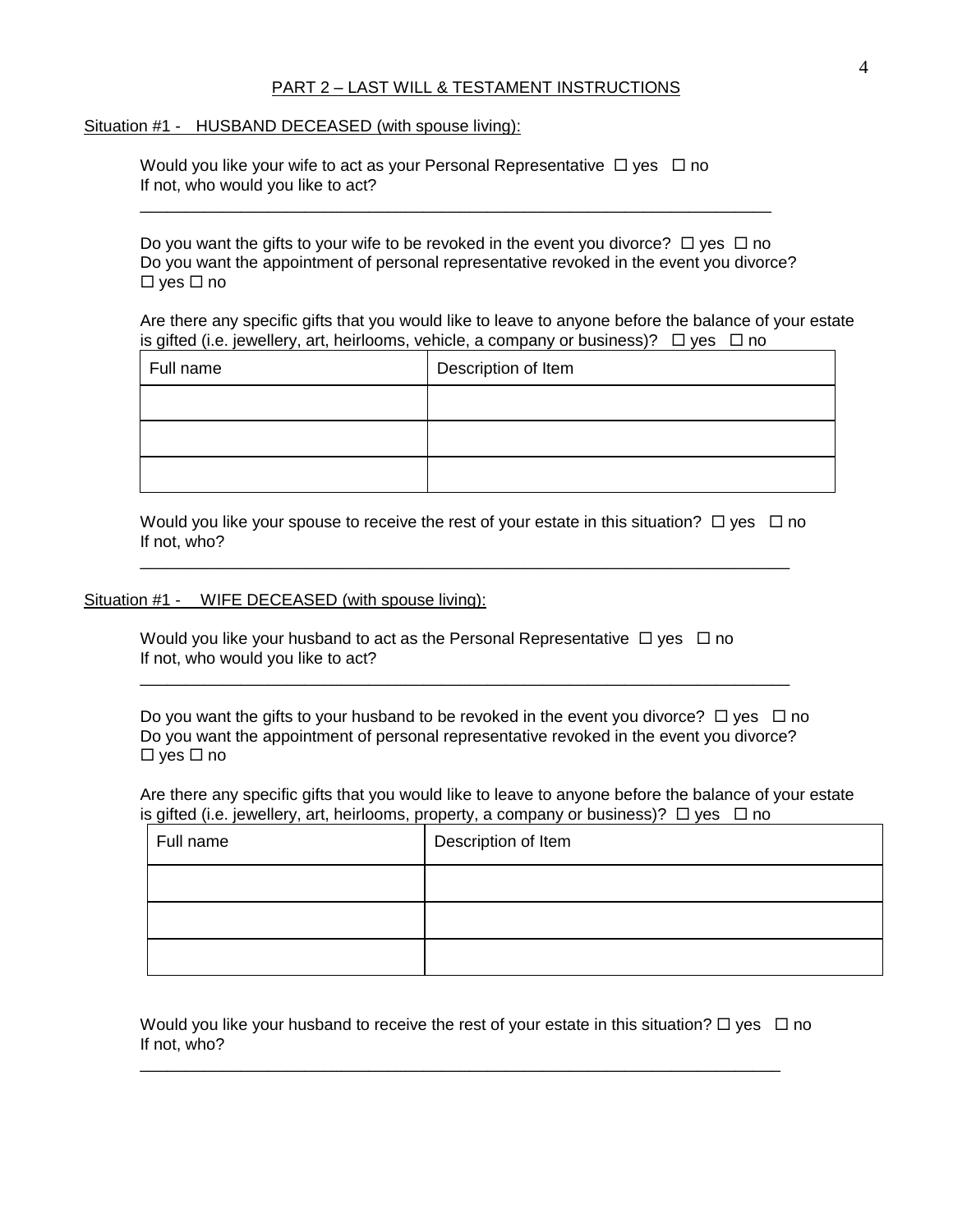#### Situation #2 - BOTH SPOUSES DECEASED (with children living):

Who would you like to act as your Personal Representative if your spouse is not living?

|                        | <b>Full Name</b> |
|------------------------|------------------|
| 1 <sup>st</sup> choice |                  |
| Alternate              |                  |

Would you like your personal representative to also act as trustee of any children's trusts?  $\Box$  yes  $\Box$  no

If not, who would you like to act as trustee? \_\_\_\_\_\_\_\_\_\_\_\_\_\_\_\_\_\_\_\_\_\_\_\_\_\_\_\_\_\_\_\_\_\_\_\_

Are there any specific gifts that you would like to leave to anyone before the balance of your estate is gifted?  $\Box$  yes  $\Box$  no

| Full name | Description of item (from husband) |
|-----------|------------------------------------|
|           |                                    |
|           |                                    |
| Full name | Description of item (from wife)    |
|           |                                    |
|           |                                    |

Would you like to leave the rest of your estate to your children in equal shares in this situation?  $\square$  yes  $\square$  no

\_\_\_\_\_\_\_\_\_\_\_\_\_\_\_\_\_\_\_\_\_\_\_\_\_\_\_\_\_\_\_\_\_\_\_\_\_\_\_\_\_\_\_\_\_\_\_\_\_\_\_\_\_\_\_\_\_\_\_\_\_\_\_\_\_\_\_\_\_\_\_\_\_\_\_\_

If not, who?

If any of your children predecease you, would you like their share to go to their living children (your grandchildren) or to your remaining children?  $\Box$  grandchildren  $\Box$  remaining children If no, then to whom?

\_\_\_\_\_\_\_\_\_\_\_\_\_\_\_\_\_\_\_\_\_\_\_\_\_\_\_\_\_\_\_\_\_\_\_\_\_\_\_\_\_\_\_\_\_\_\_\_\_\_\_\_\_\_\_\_\_\_\_\_\_\_\_\_\_\_\_\_\_\_\_\_\_\_\_\_

 And if any of your children predecease you and they **don't** have living children would you like their share to go to your remaining children?  $\Box$  yes  $\Box$  no If no, then to whom?

\_\_\_\_\_\_\_\_\_\_\_\_\_\_\_\_\_\_\_\_\_\_\_\_\_\_\_\_\_\_\_\_\_\_\_\_\_\_\_\_\_\_\_\_\_\_\_\_\_\_\_\_\_\_\_\_\_\_\_\_\_\_\_\_\_\_\_\_\_\_\_\_\_\_\_\_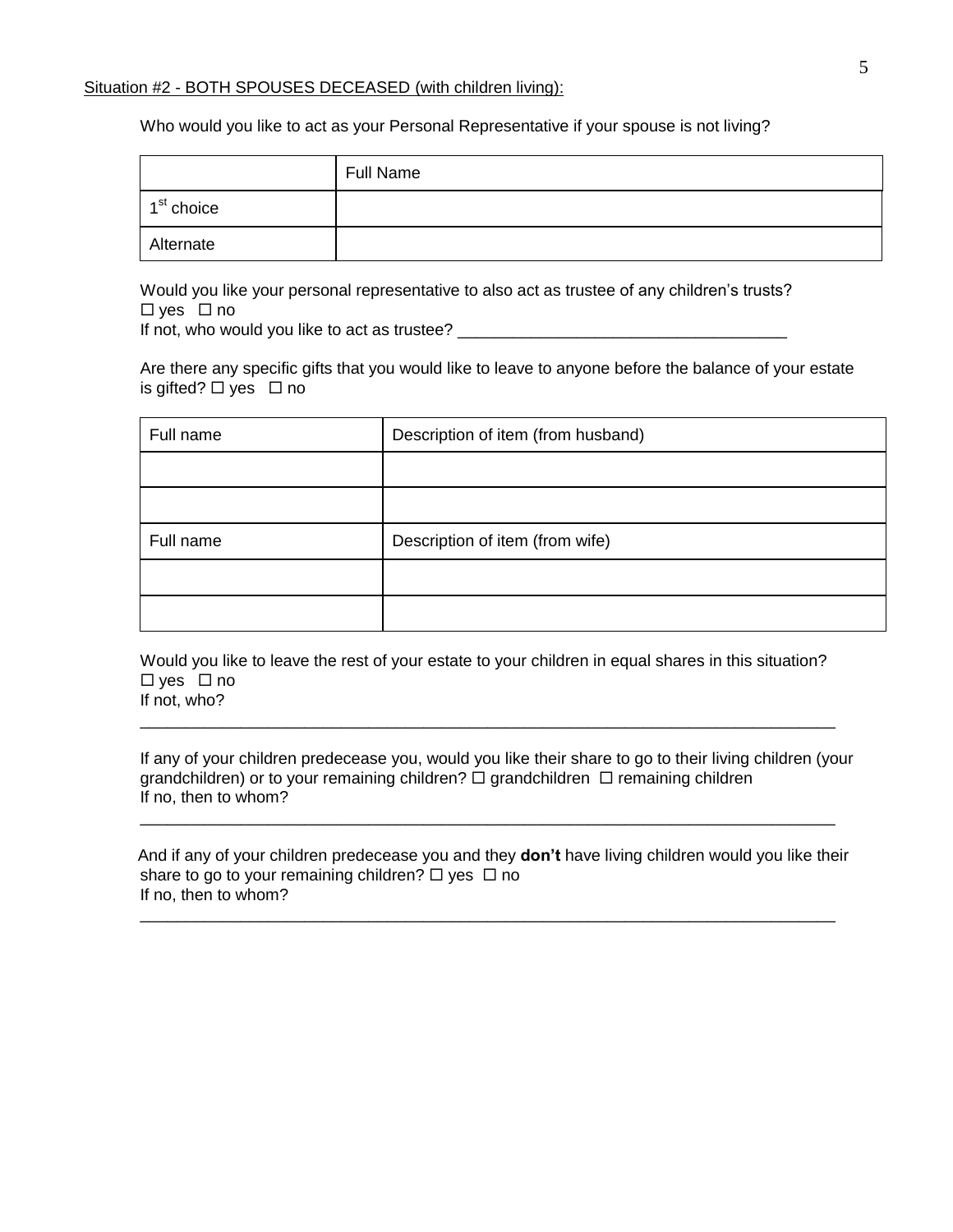Are there any specific gifts that you would like to leave to anyone before the balance of your estate is gifted?  $\Box$  yes  $\Box$  no

| Full name | Description of item (from husband) |
|-----------|------------------------------------|
|           |                                    |
|           |                                    |
| Full name | Description of item (from wife)    |
|           |                                    |
|           |                                    |

Who would you like to leave the rest of your estate to?

Full Name:

If any of the beneficiaries in this situation predecease you, would you like their share to go to their living children?  $\Box$  yes  $\Box$  no If no, then to whom?

\_\_\_\_\_\_\_\_\_\_\_\_\_\_\_\_\_\_\_\_\_\_\_\_\_\_\_\_\_\_\_\_\_\_\_\_\_\_\_\_\_\_\_\_\_\_\_\_\_\_\_\_\_\_\_\_\_\_\_\_\_\_\_\_\_\_\_\_\_\_\_\_\_\_\_\_

And if any of your beneficiaries predecease you and they **don't** have living children would you like their share to go to your remaining beneficiaries?  $\Box$  yes  $\Box$  no If no, then to whom?

\_\_\_\_\_\_\_\_\_\_\_\_\_\_\_\_\_\_\_\_\_\_\_\_\_\_\_\_\_\_\_\_\_\_\_\_\_\_\_\_\_\_\_\_\_\_\_\_\_\_\_\_\_\_\_\_\_\_\_\_\_\_\_\_\_\_\_\_\_\_\_\_\_\_\_\_

Charities?

| Charity | <b>Registered Foundation Number:</b> |
|---------|--------------------------------------|
|         |                                      |
|         |                                      |

If any charity you have designated above no longer exists, do you want your executor to give the gift to a charity with a similar mandate?  $\Box$  yes  $\Box$  no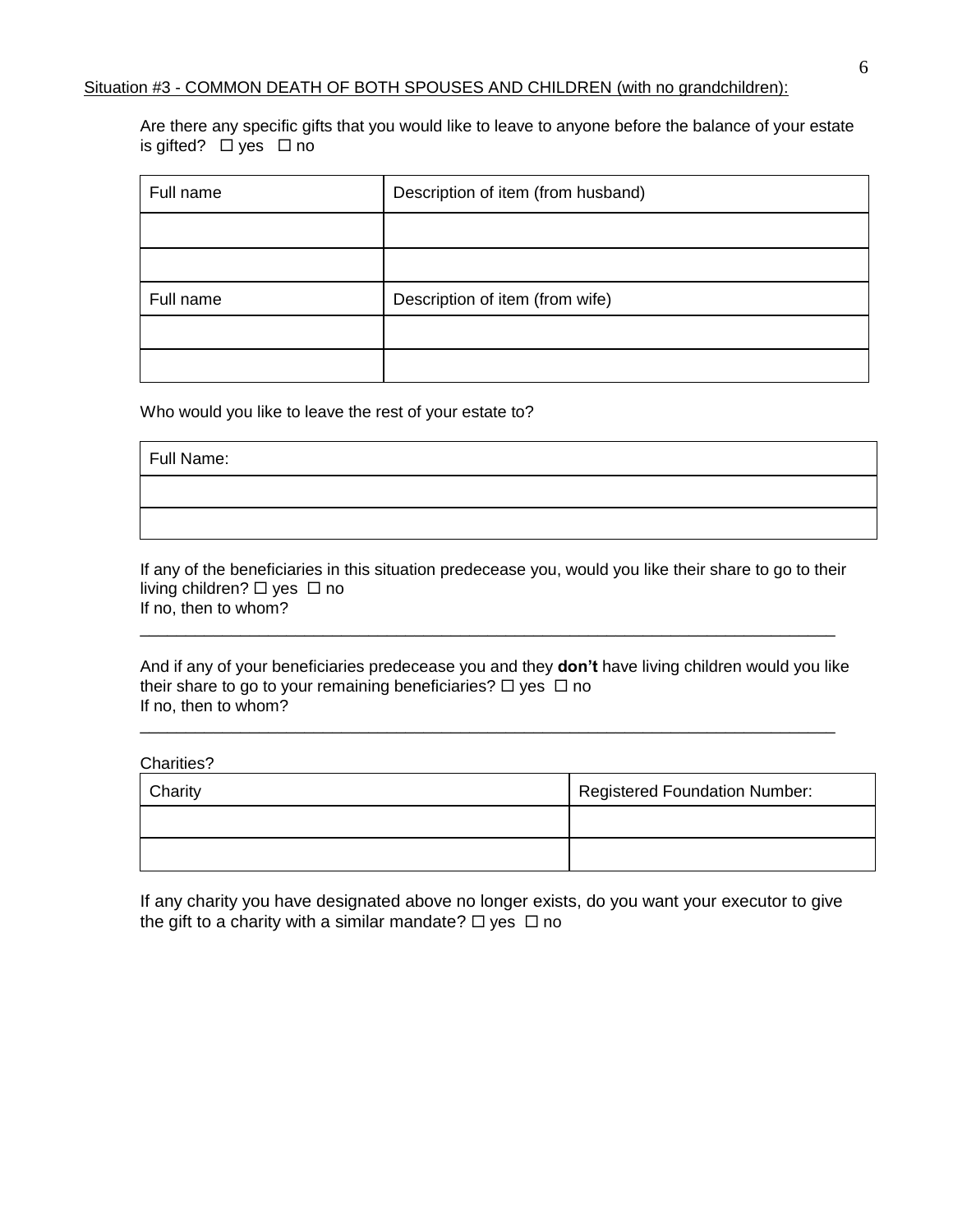TRUST – At what age do you want your property/inheritance left to any minor children/grandchildren to be held in trust by your personal representative?  $\Box$  18  $\Box$  21  $\Box$  25 Other: \_\_\_\_\_\_\_\_\_\_\_\_\_\_\_\_\_\_\_\_\_\_\_\_\_\_\_\_\_\_\_\_\_\_\_\_

# GUARDIAN(S) FOR MINOR CHILDREN

Who would you like to act as guardians for any minor children?

|            | <b>Full Name</b> |
|------------|------------------|
| Ist choice |                  |
| Alternate  |                  |

| REMAINS - (optional) |                                                      |
|----------------------|------------------------------------------------------|
| Husband              | $\Box$ buried $\Box$ cremated                        |
| Wife                 | $\Box$ buried $\Box$ cremated                        |
|                      | Do you have any specific wishes for funeral service? |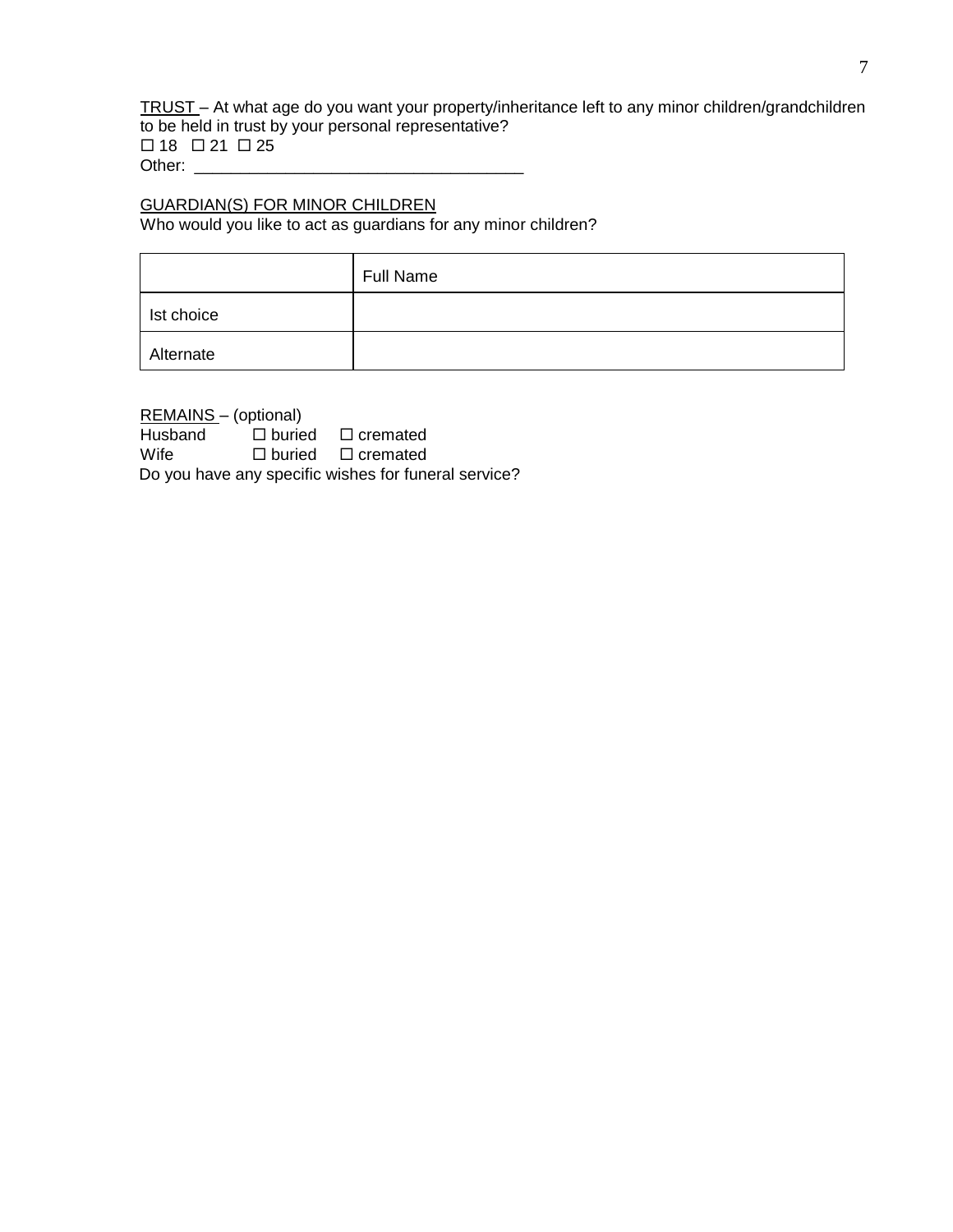## PART 3 - ENDURING POWER OF ATTORNEY INSTRUCTIONS

**An enduring power of attorney is a document you sign authorizing another person to manage your legal and personal financial affairs. It is valid even though you lose mental capacity. A court order is not required to make it valid. At your choice, an enduring power of attorney can take effect immediately or only when you lose mental capacity (which is called a 'springing' enduring power of attorney). The powers associated with it are generally very comprehensive and may include the ability to transfer real property. The named attorney must ensure your property is used only for your benefit or for the benefit of others you have specifically named. It is critical you exercise great care in choosing the person who will be your attorney since you are placing a great deal of power and trust in them.** 

#### ATTORNEY

#### **Husband:** Who would you like to act as your Attorney?

|            | <b>Full Name</b> |
|------------|------------------|
| Ist choice |                  |
| Alternate  |                  |
| Alternate  |                  |

### DECLARATION OF INCAPACITY

When would you like the Enduring Power of Attorney to take effect?

- $\square$  Declaration of Attorney (immediately)
- $\Box$  Declaration of 1 medical doctor (springing)
- $\square$  Declaration of 2 medical doctors (springing)

#### **Wife:** Who would you like to act as your Attorney?

|            | <b>Full Name</b> |
|------------|------------------|
| Ist choice |                  |
| Alternate  |                  |
| Alternate  |                  |

#### DECLARATION OF INCAPACITY

When would you like the Enduring Power of Attorney to take effect?

- $\Box$  Declaration of Attorney (immediately)
- $\Box$  Declaration of 1 medical doctor (springing)
- $\Box$  Declaration of 2 medical doctors (springing)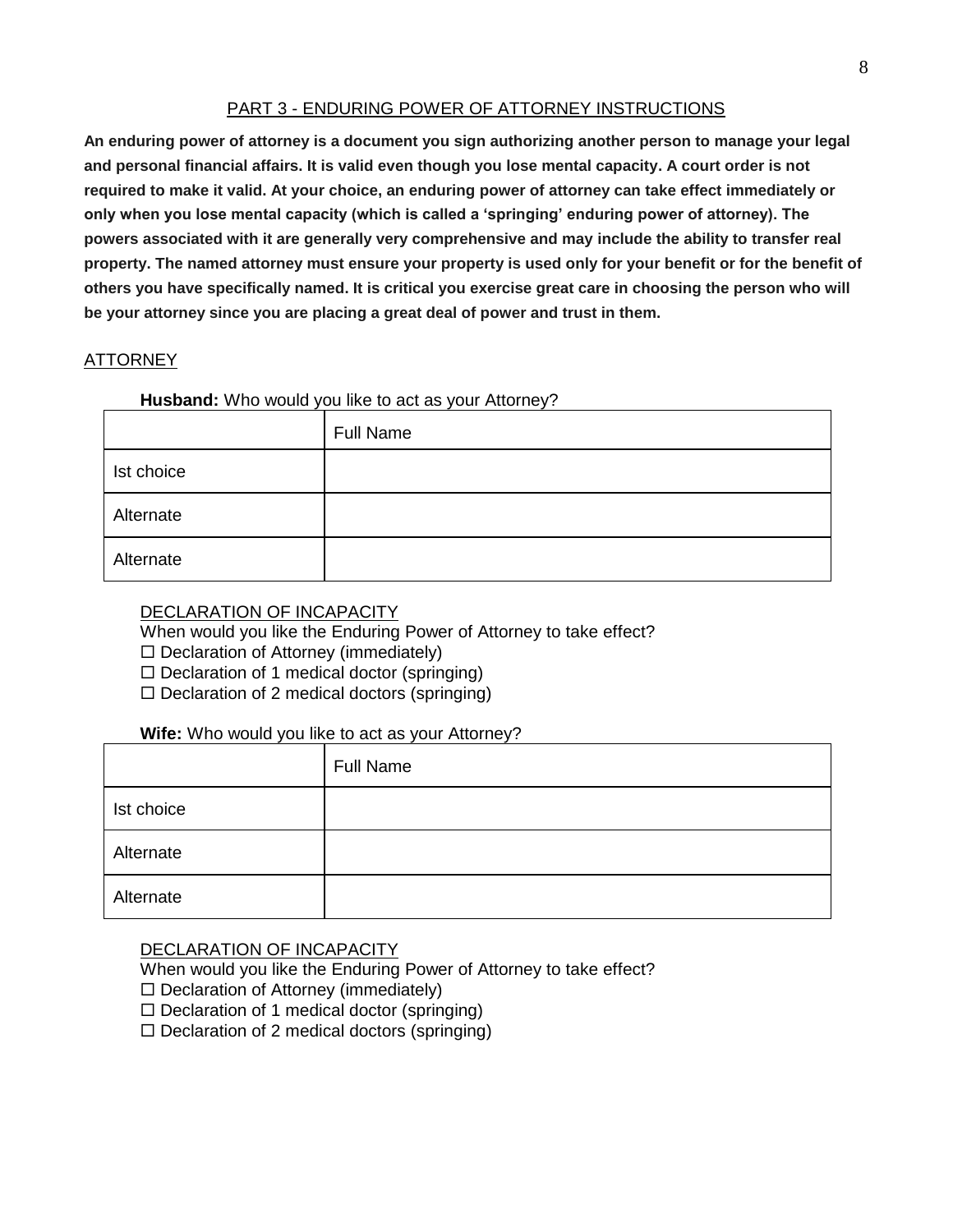## PART 4 - PERSONAL DIRECTIVE INSTRUCTIONS

**Personal directives are written statements directed to your chosen agent and health care providers which state your wishes pertaining to your medical care if you become seriously ill and unable to make those decisions for yourself. The personal directive is signed at a time when you have sufficient mental capacity to make sound decisions and should be done in the presence of a lawyer. The personal directive can be shown to your health care providers and those persons would be obliged to follow the lawful wishes stated in the directive.** 

## AGENT

## **Husband:** Who would you like to act as your Agent?

|            | <b>Full Name</b> |
|------------|------------------|
| Ist choice |                  |
| Alternate  |                  |
| Alternate  |                  |

#### DECLARATION OF INCAPACITY

When would you like the Personal Directive to take effect?  $\Box$  with declaration of 1 medical doctor  $\square$  with declaration of 2 medical doctors

Do you wish that all useful organs and tissues used for transplantation?  $\Box$  yes  $\Box$  no **OR**

Do you wish that your body be used for research purposes?  $\Box$  yes  $\Box$  no *Keep in mind if you donate any of your organs and/or tissues for transplantation, most institutions will not take your body for research.* 

### **Wife:** Who would you like to act as your Agent?

|            | <b>Full Name</b> |
|------------|------------------|
| Ist choice |                  |
| Alternate  |                  |
| Alternate  |                  |

#### DECLARATION OF INCAPACITY

When would you like the Personal Directive to take effect?  $\Box$  with declaration of 1 medical doctor

 $\Box$  with declaration of 2 medical doctors

Do you wish that all useful organs and tissues used for transplantation?  $\Box$  yes  $\Box$  no **OR**

Do you wish that your body be used for research purposes?  $\Box$  yes  $\Box$  no *Keep in mind if you donate any of your organs and/or tissues for transplantation, most institutions will not take your body for research.*